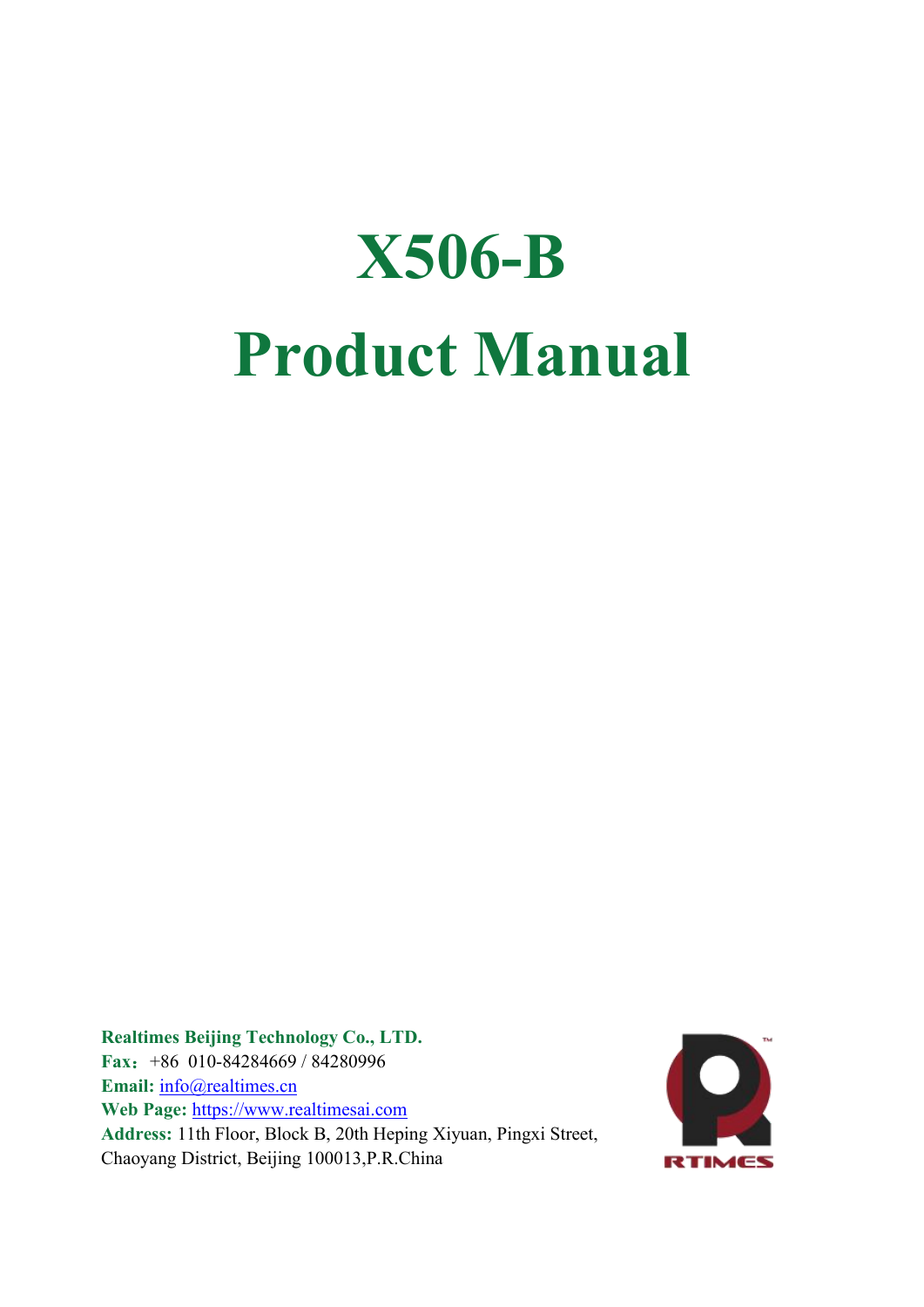## **Revision History**

| <b>Revision</b> | Date           | <b>Reason for change</b>                  | <b>Applicable</b><br>hardware version | <b>Modified by</b> |
|-----------------|----------------|-------------------------------------------|---------------------------------------|--------------------|
| V1.0            | 2020.2         | Initial release                           | V1.0                                  |                    |
| V2.0            | 2020.6         | Add notes                                 | V1.0                                  |                    |
| V2.1            | 2020.9         | Add line package configuration            | V1.0                                  | RT0086             |
| V2.2            | $2022 - 1 - 7$ | Add a description of the software version | V1.0                                  | RT0086             |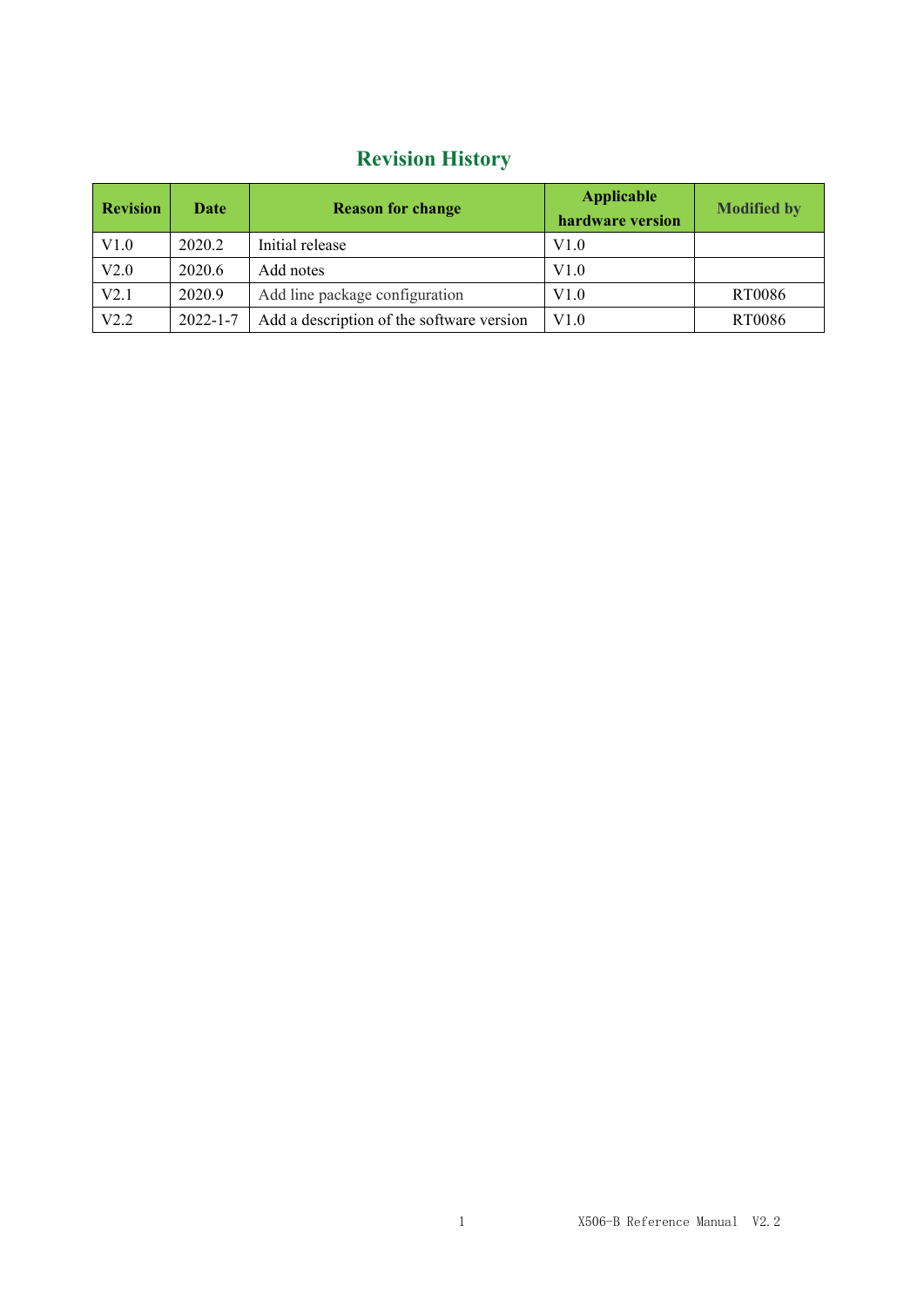

Table of Contents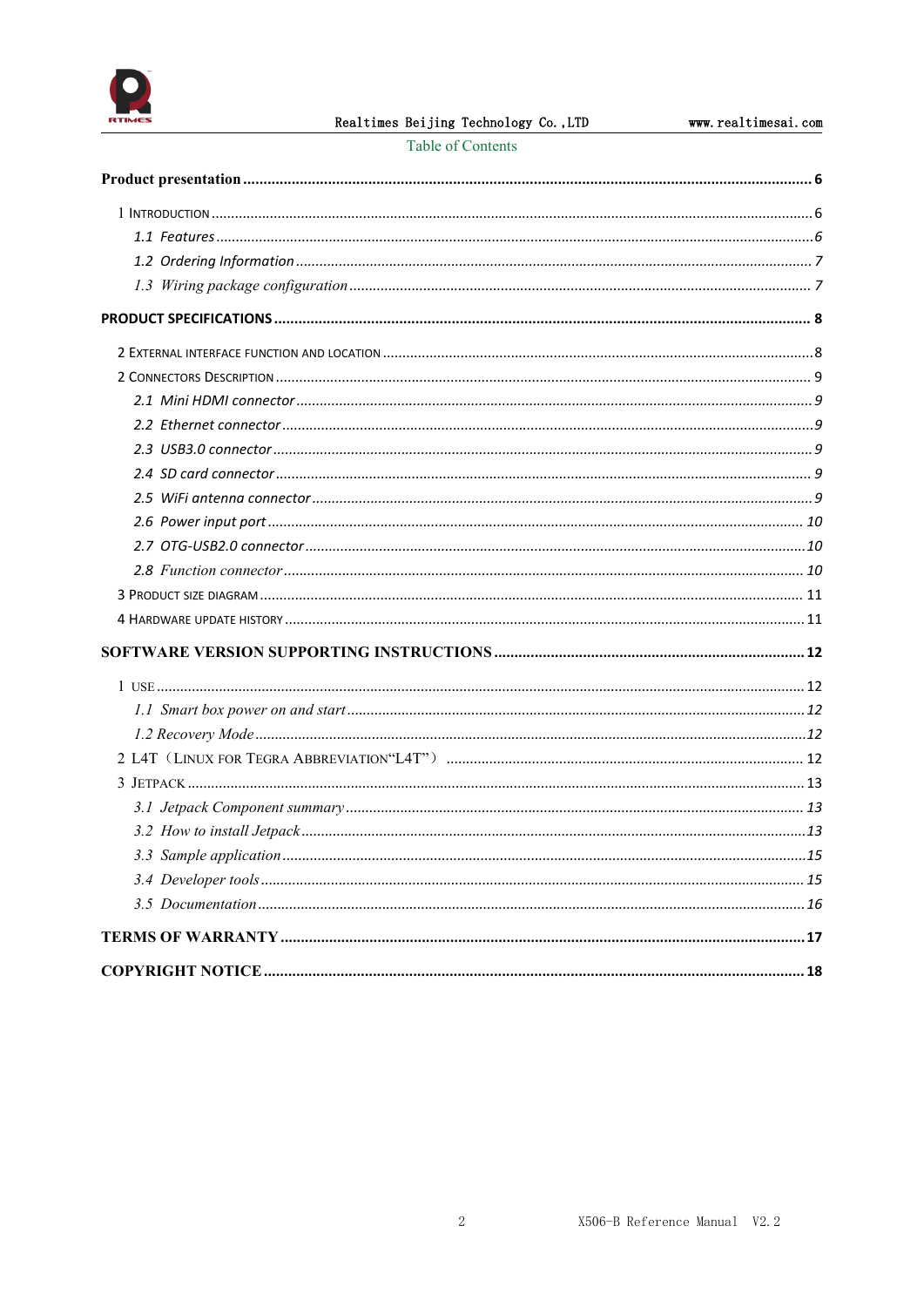



Electronic components and circuits are very sensitive to electrostatic discharge. Although our company designs anti-static protection for the main interfaces on the card when designing circuit board products, it is difficult to achieve anti-static safety protection for all components and circuits. Therefore, it is recommended to observe anti-static safety precautions when handling any circuit board component (including X506-B). Anti-static safety protection measures include, but are not limited to the following:

- a) The smart box should be placed in an anti-static bag during transportation and storage, and then the board should not be taken out during installation and deployment.
- b) Before touching the smart box, discharge the static electricity stored in the body: wear a discharge grounding wrist strap.
- c) Operate the smart box only within the safe area of the electrostatic discharge point.
- d) Avoid moving smart boxes in carpeted areas.

## **Precautions and after-sales maintenance**

#### matters needing attention

Before using the product, please read this manual carefully and keep it for future reference;

- ⚫ Please pay attention to and follow all warning and guidance information marked on the product;
- ⚫ Please use matching power adapter to ensure the stability of voltage and current;
- ⚫ Please use this product in a cool, dry and clean place;
- ⚫ Do not use this product in cold and hot alternate environment to avoid condensation damage components;
- ⚫ Do not splash any liquid on the product. Do not use organic solventor corrosive liquid to clean the product;
- ⚫ Do not use the product in dusty and messy environment. If it is not used for a long time, please pack the product;
- ⚫ Do not use in the environment with excessive vibration, any dropping or knocking may damage the circuit and components;
- ⚫ Do not plug and unplug the core board and peripheral modules when power is on;
- $\bullet$  Please do not repair or disassemble the product by yourself. In case of any fault, please contact our company in time for maintenance;
- ⚫ Do not modify or use unauthorized accessories by yourself, and the damage caused will not be warranted;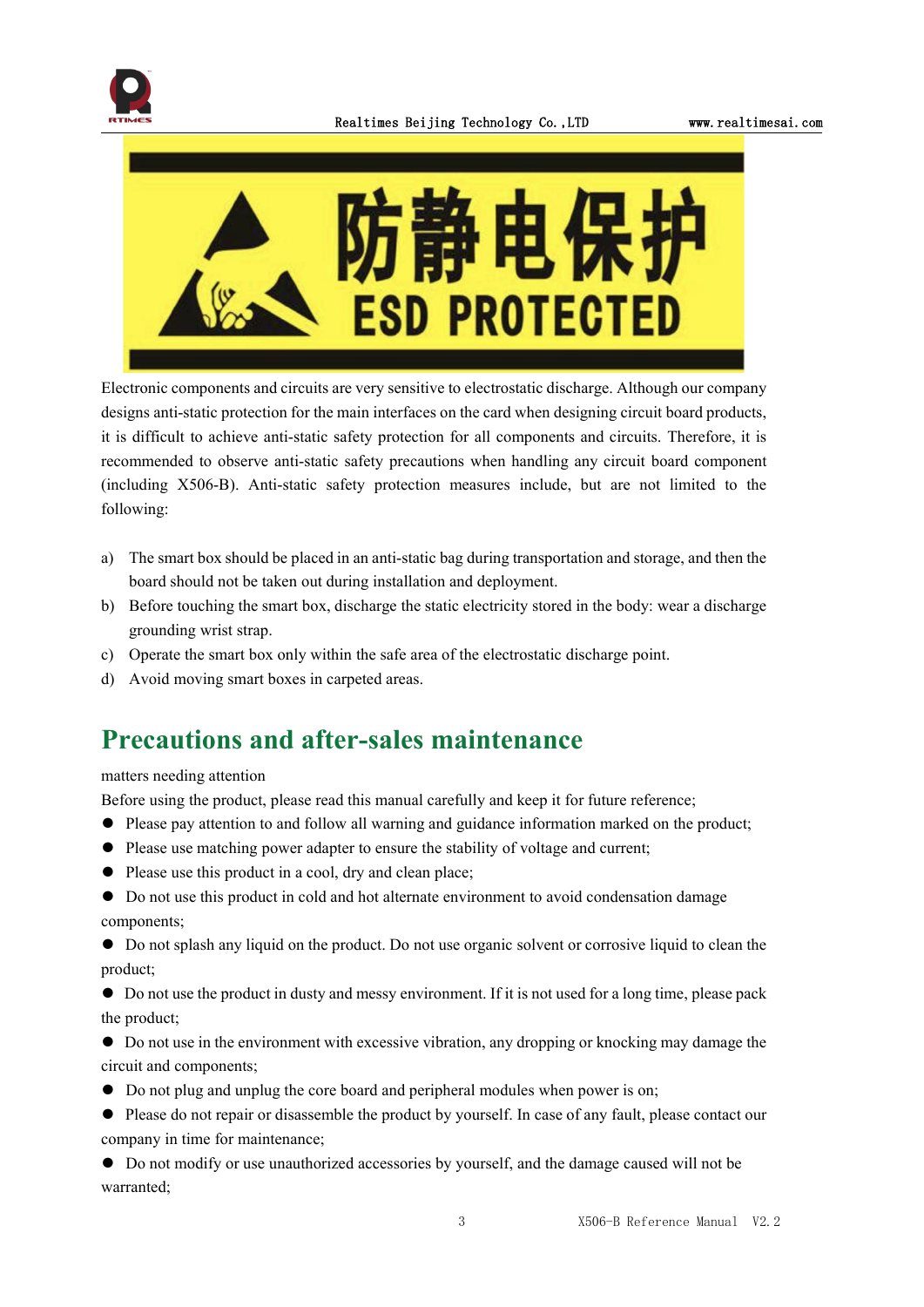



After sales maintenance

1) Warranty period

- ⚫ Base plate, core plate : 3 year (non-human damage)
- ⚫ Other peripherals sold by the company:1year(non-human damage)
- 2) Warranty description

⚫ Within 7 days: the product (base plate, core module) is not damaged by human, our company will replace / repair it free of charge, and bear the return freight; (because the core module needs NVIDIA to confirm that it can meet the requirements of repair, it will take a long time, we will coordinate as soon as possible, please forgive for the inconvenience)

⚫ From 7 daysto 36 months: the product (base plate, core module) is not damaged by human, our company will repair it free of charge, and bear the return freight; (because the core module needs NVIDIA to confirm that it can meet the requirements of repair, it will take a long time, we will coordinate as soon as possible, please forgive for the inconvenience)

⚫ Artificial damage in more than 3 year or 3 year: the product (carrier plate) shall be tested after it is sent to the customer, and the customer shall be informed of whether it can be repaired and the maintenance cost in detail. After reaching an agreement, the product shall be repaired and returned to the customer, and the company shall bear the return freight;

 $\bullet$  The starting time shall be subject to the date of express delivery receipt;

3) Contact information

Official website: www.realtimesai.com

Taobao website: https://shop340963258.taobao.com/

Address: 11, block B, Heping Xiyuan, Heping West Street, Chaoyang District, Beijing

Attention: RMA

Tel: 010-84284669

Mailing notice: contact with the company's sales department in advance, arrange technical support personnel to check and eliminate errors caused by misoperation as soon as possible, fill in the product after-sale return to factory maintenance form after verification, and send it to rma@realtimes.cn Mail box, please attach the list of items to facilitate verification, so as to avoid loss and loss in the process of express delivery. The company does not receive any delivery

## **Technical support and development customization**

1. Scope of technical support

1) The company releases the electrical characteristics and use of industrial carrier boards and modules;

2) Physical dimension of hardware, relevant structure diagram and line sequence definition of specific interface;

- 3) Burn in verification of all BSP support packages provided by the company;
- 4) The company released burn environment construction, entry-level use. ;
- 5) Various peripheral module drivers released by the company;
- 6) The company's product fault diagnosis and after-sales maintenance services;
- 2. Scope of technical discussion

Due to the wide range of embedded system knowledge and various types ofinvolvement, we can not guarantee that all kinds of questions can be answered one by one.The following content is not available for technical support, only suggestions can be provided.

1) Knowledge beyond the course published by our company;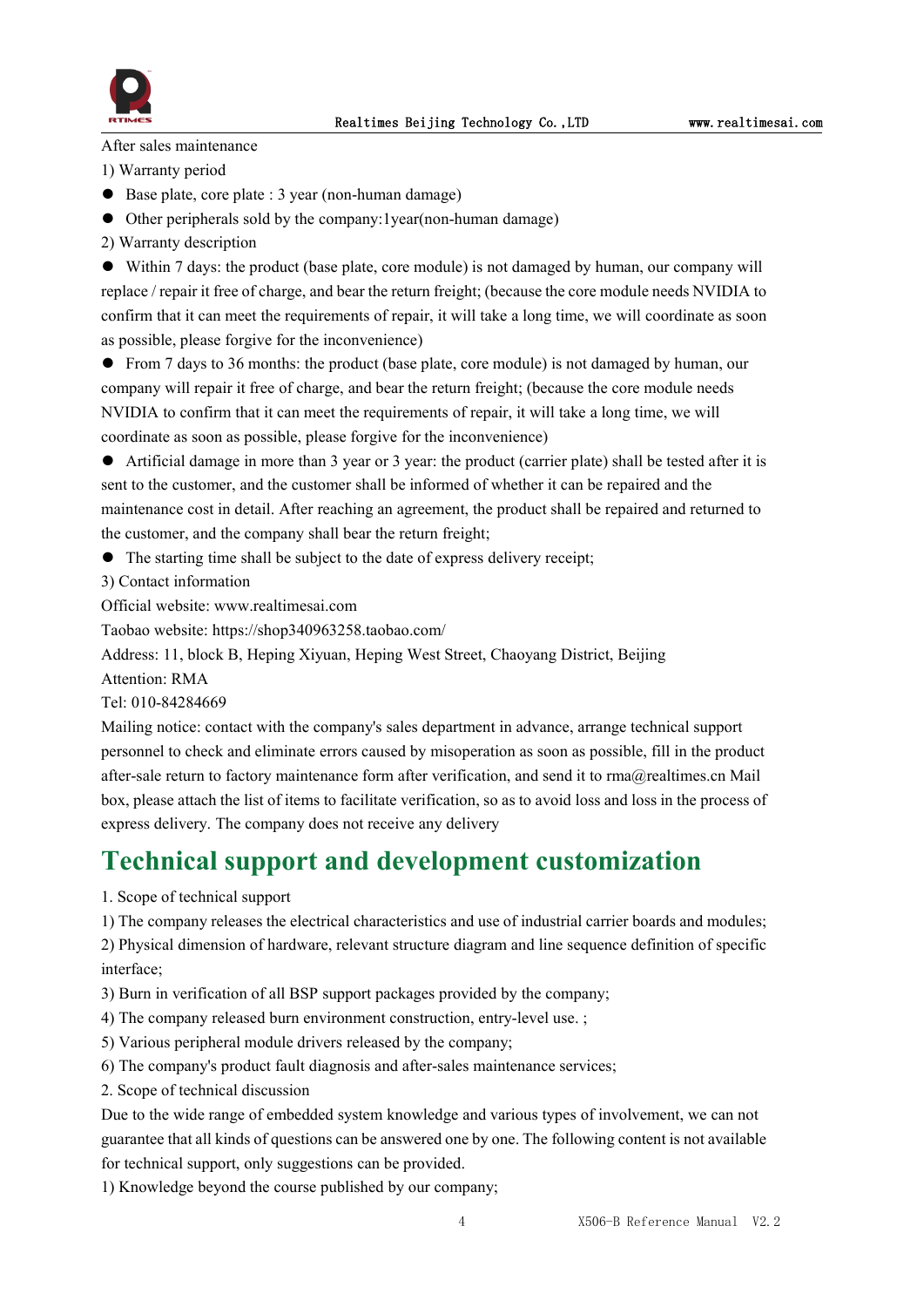

2) Specific software program design;

- 3) Technical support for industrial carrier not issued by the company;
- 4) All kinds of driving support for industrial carrier board not issued by the company;
- 5) Hardware principle and drive design of peripheral module not issued by our company;
- 3. Technical support mode
- 1) Official website or email questions (recommended):

https://www.realtimesai.com/cn/download.html techsupport@realtimes.cn

2) Official Taobao through Alibaba Wangwang consultation: https://shop340963258.taobao.com/

3) Wechat group consultation (wechat Group No. consults Taobao customer service or sales, and

Taobao purchase order No. needs to be provided for verification);

4) Technical support email: techsupport@realtimes.cn

5) Tel:010-84284669

4. Technical support time

Monday to Friday; 8:30-12:00 am; 1:00-17:30 PM;

The company arranges the rest according to the national legal holidays, during which it may not be able to provide technical support, please send the problem to the technical support email. We will reply to you as soon as possible on weekdays.

5. Complaints and suggestions

If you are not satisfied with us or have suggestions, you can send an email to yu.qin  $\omega$  realtimes.cn For feedback, please call 010-84284669 for further improvement.

6. Customized development services

The company provides the embedded operating system driver based on NVIDIA Jetson series and the paid customized development service of hardware carrier board to shorten your product development cycle.

Please email the request to [info@realtimes.cn](mailto:info@realtimes.cn)

## **Data acquisition and subsequent update**

1. Access to information

Download on our website

The company's website contains supporting information of its products, including product Product Manual, NVIDIA Jetson series module data manual, BSP driver support package for carrier board, supporting peripheral driver files, interface test verification method, FAQ, system burning guide, etc. get into www.realtimesai.com , select "data download" in the navigation bar, find the data you need, and click download.

2. . Subsequent updates

Updates of subsequent documents, BSP, driver files and other official account will be updated in time. We will pay close attention to our developments in order to ensure that your information is up to date. We will push through WeChat public.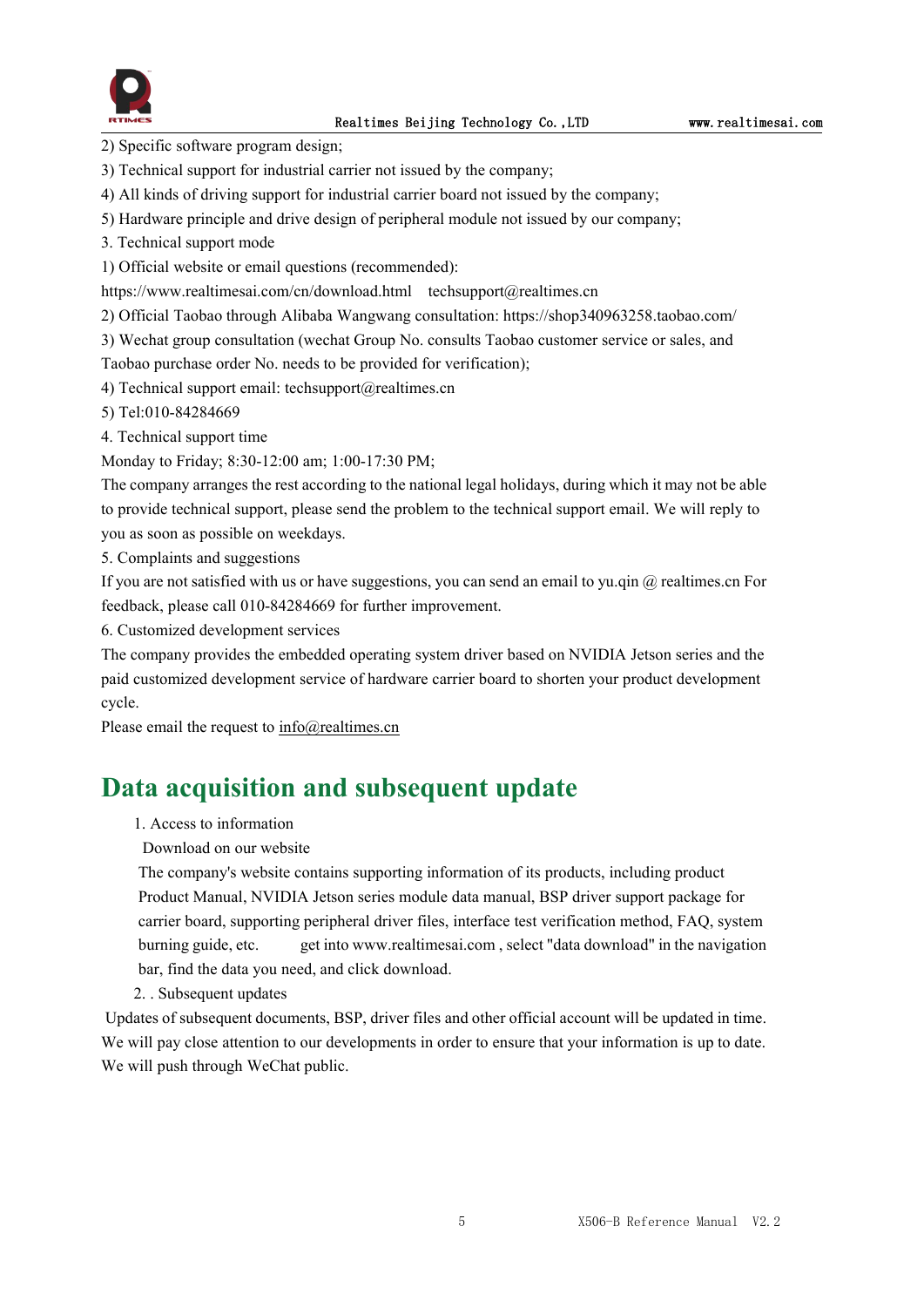

## <span id="page-6-0"></span>**Product presentation**

## <span id="page-6-1"></span>**1 Introduction**

X506-B is a new cloud intelligence box ™ designed based on NVIDIA Jetson™ NANO series modules. It is a NANO module with built-in integrated 128-core Maxwel™ architecture GPU. It is pre-loaded with Ubuntu 18.04 operating system and has the AI processing capacity of 0.5TFLOP floating-point operation. Using super strong light aluminum alloy material design, cooling fan type, have excellent heat dissipation capacity, the overall size is small and light, good structure of human body engineering, obligate has easy wing structure, installation site 7 x24 hours long MTBF and stable operation ability, can be applied to robots, unmanned delivery vehicles, intelligent brake machine, intelligent selling customized machine, such as container is the edge of the end calculate force deployment AI ideal vehicle for the in-depth study.

The external interface resources provided by X506-B include: 1 X GbE,1 x Mini PCIE, 1 x USB3.0, 1 x USB2.0, 1 x USB OTG,2 x 3.3V UART, 1 x FPD-Link III,1 x MIPI,12 X GPIO(optional),1 X Mini HDMI,1 x Micro SD, 1 x Micro SIM,4G LTE(optional), the products have passed CCC certification and CE certification of EU.

## <span id="page-6-2"></span>**1.1 Features**

- $\triangleright$  Compatible with nvidia Jetson NANO module
	- ◆ GPU: NVIDIA Jetson ™ NANO 128 core with NVIDIA Maxwell ™ architecture (1 trillion floating-point operations per second),
	- ◆ CPU: ARM Cortex-A57 (quad-core)
	- ◆ Operating system: Linux pre-installed
	- ◆ Memory: 4GB LPDDR4
	- ◆ Storage: Built-in 16GB or expandable TF card slot
- 1 x USB3.0, One USB2.0,One USB2.0 OTG
- $\triangleright$  1 x Micro SD port
- $\geq 1$  x SIM card port
- $\geq 2$  x Uart prot compliance with 3.3V voltage level
- $\geq 1$  x Gigabit Ethernet
- $\geq 2 \times 12C$  and two SPI
- 1 x Mini-PCIe(expandable: PAL / HD-SDI video capture, GPS / Beidou module, AD / DA module, 4G module, storage module, etc.) interface
- $\geq 1$  x Mini HDMI 2.0
- $\triangleright$  Size: 115mm×70mm ×61mm
- $\triangleright$  Power input: +5V
- Temperature: -25℃~+65℃
- $\triangleright$  Weight:365g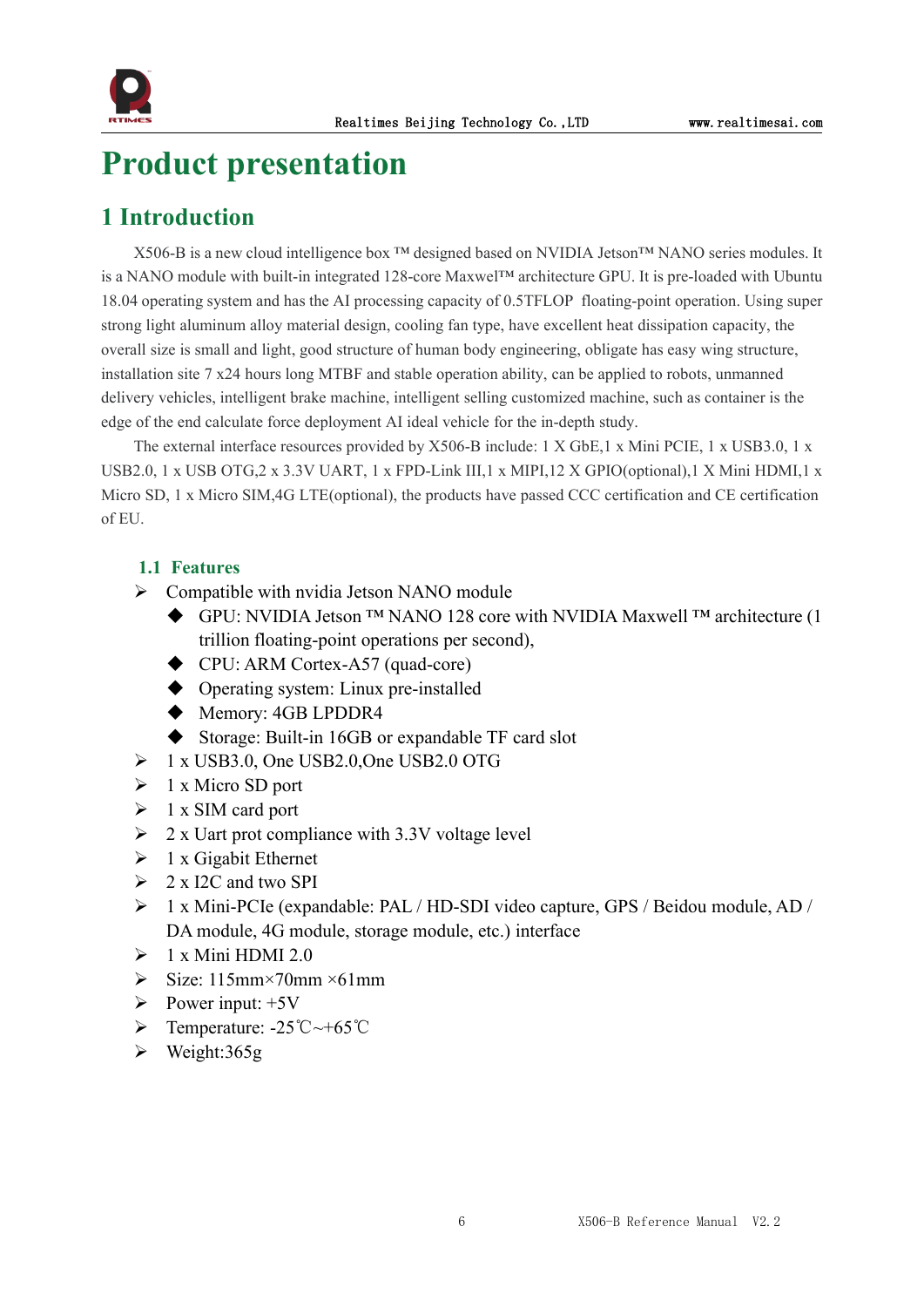

Realtimes Beijing Technology Co., LTD www.realtimesai.com

<span id="page-7-0"></span>

| 1.2 Ordering Information                                            |                                                                     |  |  |  |
|---------------------------------------------------------------------|---------------------------------------------------------------------|--|--|--|
| <b>Model Options</b>                                                | <b>Functional Description</b>                                       |  |  |  |
| RTSS-X506-B                                                         | NANO Cloud intelligence box air-cooled version, built-in NANO       |  |  |  |
|                                                                     | B01 module, pre-installed Ubuntu 18.04, built-in 16GB eMMC; 1 x     |  |  |  |
|                                                                     | USB 3.0,1 x USB 2.0,1 x Micro USB OTG,1 x Mini HDMI, 1 x GbE,       |  |  |  |
|                                                                     | 1 x Micro SD, 3 x 3.3V UART, 2 x SPI, 2 x I2C, 1 x Mini PCIe, 4G    |  |  |  |
|                                                                     | module /mSATA optional; Power indicator light, power switch         |  |  |  |
|                                                                     | button, $-20 - +65$ °C; Including cable package (HDMI, serial port, |  |  |  |
|                                                                     | SPI, I2C); Includes power adapter, provides Ruitai new Era          |  |  |  |
|                                                                     | RTSO-6001B Linux4Tegra software support package, passed THE         |  |  |  |
|                                                                     | 3C and CE certification                                             |  |  |  |
| RTS-NANO-AC/DC                                                      | Power Adaptor for X506-B, 100-240VAC/5V/4A,20W                      |  |  |  |
|                                                                     | Mini-pcie Video Capture Card , RTSV-6911i (8-channel D1             |  |  |  |
| RTSV-6911i (optional)                                               | NTSC/PAL video input), Pro Capture Mini SDI (single-channel SDI)    |  |  |  |
| Pro Capture Mini SDI (optional)<br>Pro Capture Mini HDMI (optional) | video input), Pro Capture Mini HDMI (single-channel HDMI Video      |  |  |  |
|                                                                     | Input)                                                              |  |  |  |
| Me909s-821 (optional)                                               | mini-PCIe Full netcom 4G module                                     |  |  |  |

## **Order online:**

<https://shop340963258.taobao.com> <https://mall.jd.com/index-824786.html>

## <span id="page-7-1"></span>**1.3 Wiring package configuration**

| <b>Component</b>      | <b>Number</b> | <b>Functional Description</b>                           |
|-----------------------|---------------|---------------------------------------------------------|
| Micro HDMI turn       |               | Convert Micro HDMI interface to standard HDMI interface |
| <b>HDMI</b> connector |               |                                                         |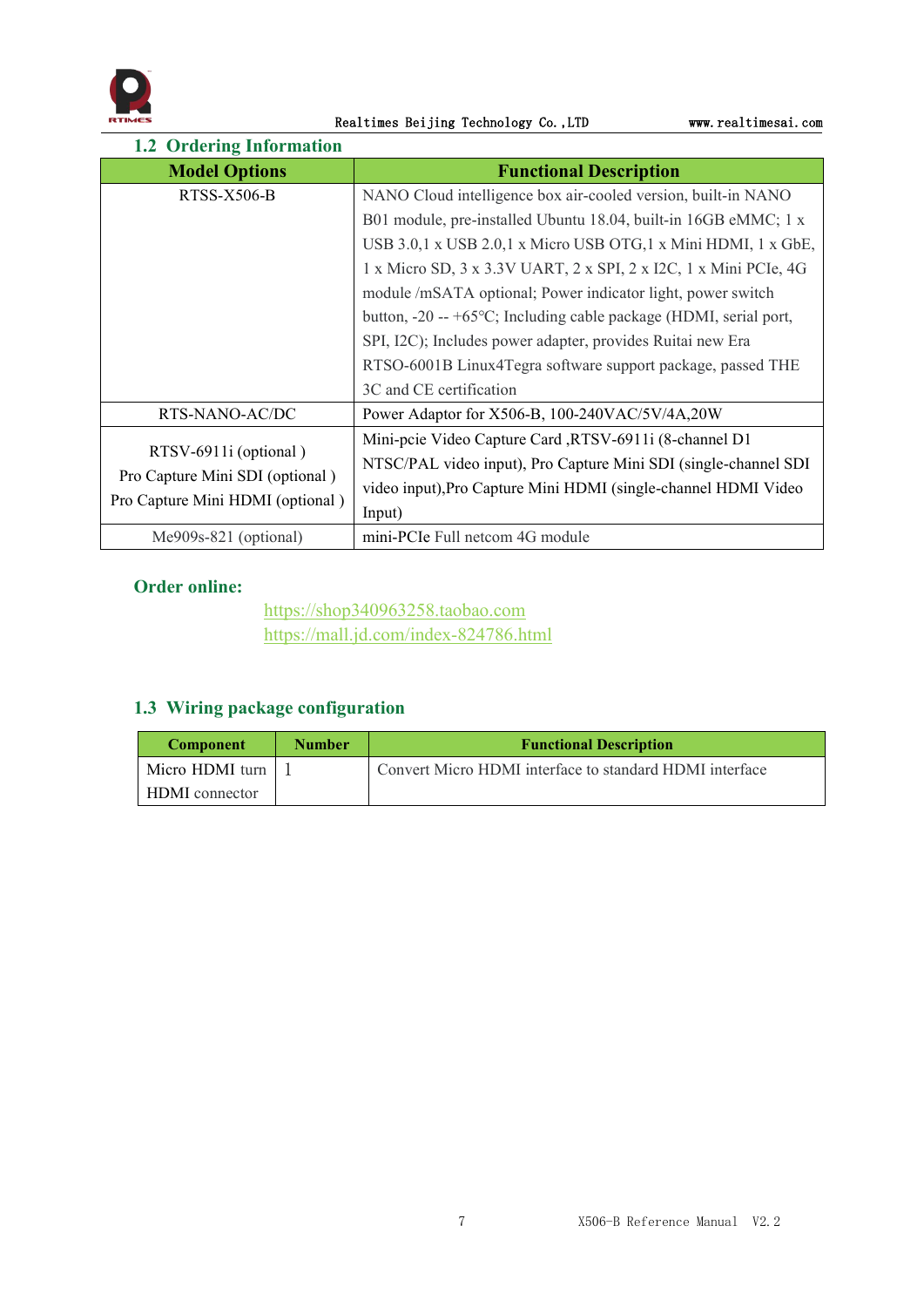

# <span id="page-8-0"></span>**Product specifications**

## <span id="page-8-1"></span>**2 External interface function and location**



X506-B FRONT



X506-B BACK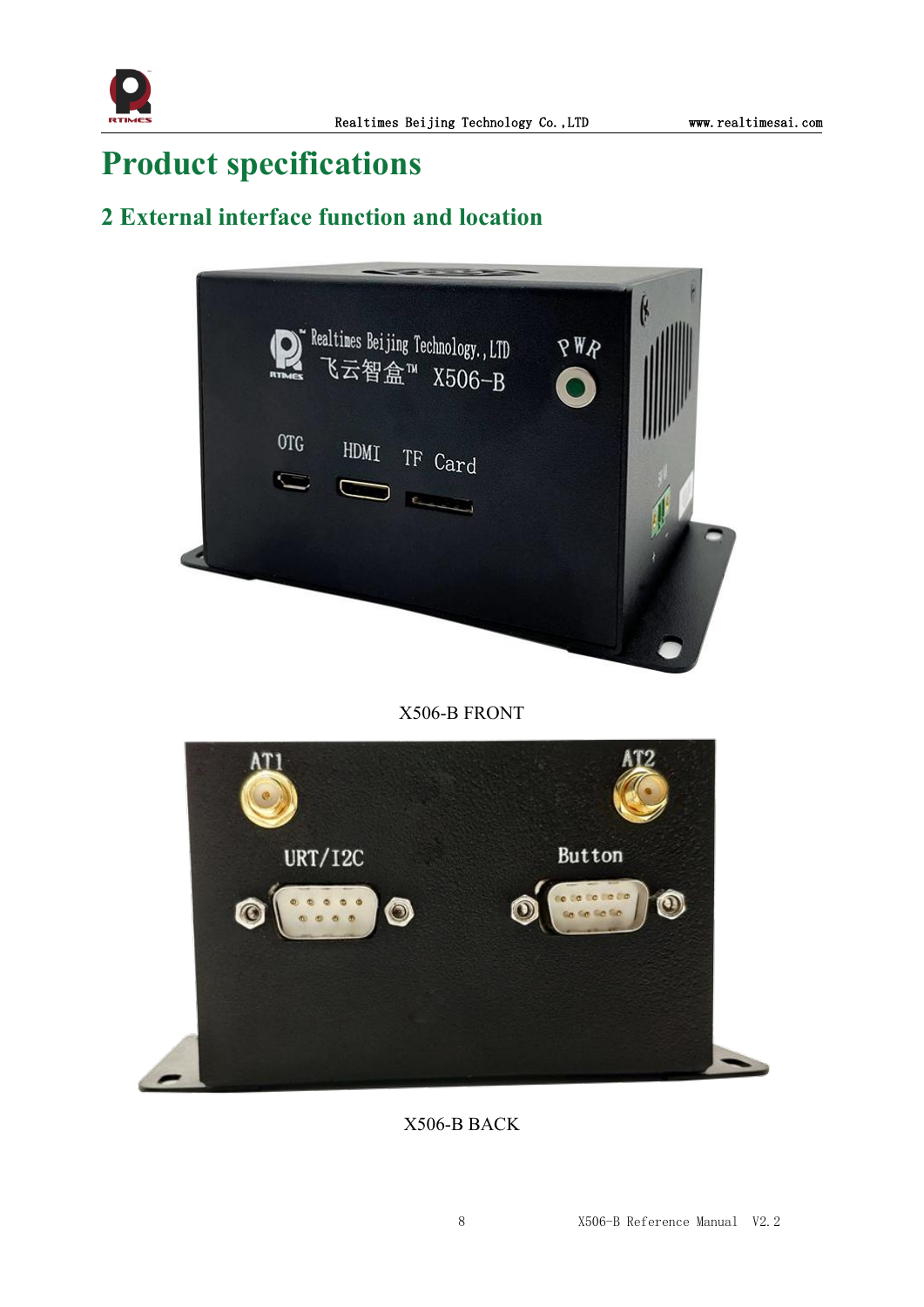

## <span id="page-9-0"></span>**2 Connectors Description**

## <span id="page-9-1"></span>**2.1 Mini HDMI connector**

| <b>Function</b> | HDMI output interface |  |
|-----------------|-----------------------|--|
| marking         | <b>HDMI</b>           |  |
| <b>Type</b>     | Mini HDMI connector   |  |
|                 |                       |  |

## <span id="page-9-2"></span>**2.2 Ethernet connector**

| <b>Function</b> | Gigabit Ethernet connector |  |  |
|-----------------|----------------------------|--|--|
| marking         | Ethernet                   |  |  |
| <b>Type</b>     | <b>RJ45</b>                |  |  |

## <span id="page-9-3"></span>**2.3 USB3.0 connector**

| <b>Function</b> | USB3.0 connectors |  |
|-----------------|-------------------|--|
| marking         | <b>USB3.0</b>     |  |
| <b>Type</b>     | UBS3.0 Type-A     |  |

## <span id="page-9-4"></span>**2.4 SD card connector**

| <b>Function</b> | SD card interface | TF Card           |
|-----------------|-------------------|-------------------|
| marking         | TF CARD           |                   |
| <b>Type</b>     | Micro SD $(TF)$   | <b>CONTRACTOR</b> |

## <span id="page-9-5"></span>**2.5 WiFi antenna connector**

| <b>Function</b> | WiFi antenna interface          | AT <sub>2</sub><br>AT1 |
|-----------------|---------------------------------|------------------------|
| marking         | AT <sub>1</sub> AT <sub>2</sub> |                        |
| <b>Type</b>     | ipex to sma female              |                        |



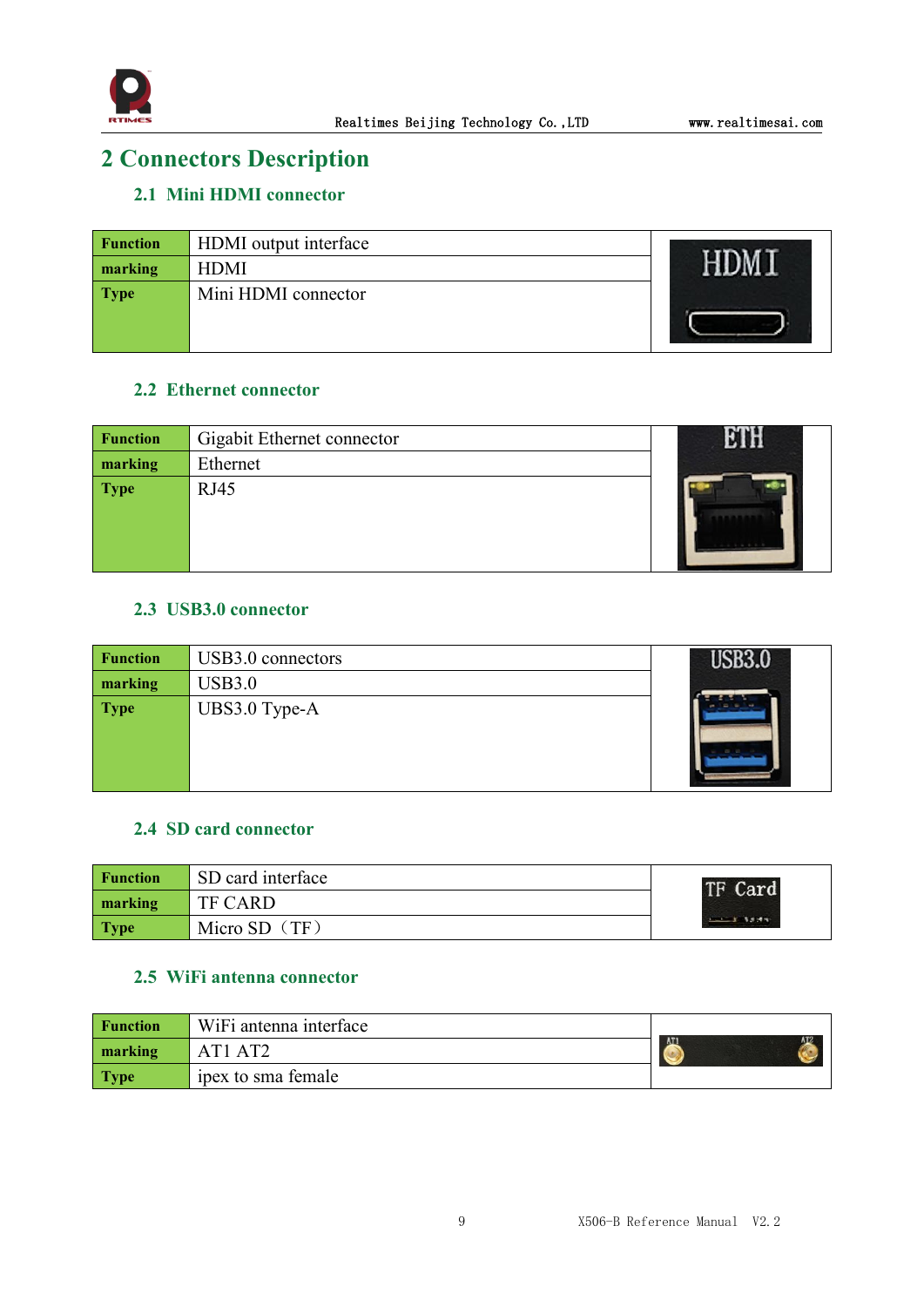

## <span id="page-10-0"></span>**2.6 Power input port**

| <b>Function</b> | Power input port     | 5V/4A |
|-----------------|----------------------|-------|
| marking         | Power Input          |       |
| <b>Type</b>     | 2Pin interface       |       |
| Pin define      | Input voltage: $+5V$ |       |

## <span id="page-10-1"></span>**2.7 OTG-USB2.0 connector**

| <b>Function</b> | USB2.0 connectors   | <b>OGT</b> |
|-----------------|---------------------|------------|
| marking         | USB-OTG             |            |
| <b>Type</b>     | UBS2.0 Micro Type-B |            |

## <span id="page-10-2"></span>**2.8 Function connector**

| <b>Function</b> | Function port   |                  |                |                  |                |
|-----------------|-----------------|------------------|----------------|------------------|----------------|
| marking         | URT/I2C         |                  |                |                  |                |
| <b>Type</b>     | DB <sub>9</sub> |                  |                |                  |                |
| Pin define      |                 |                  |                |                  | <b>URT/I2C</b> |
|                 | Pin             | <b>Signal</b>    | Pin            | <b>Signal</b>    |                |
|                 |                 | <b>UART2 TXD</b> | 2              | <b>UART2 RTS</b> |                |
|                 | 3               | <b>UART3 TXD</b> | $\overline{4}$ | <b>UART3 RTS</b> |                |
|                 | 5               | <b>GND</b>       | 6              | <b>UART2 RXD</b> |                |
|                 | ⇁               | <b>UART2 CTS</b> | 8              | <b>UART3 RXD</b> |                |
|                 | 9               | <b>UART3 CTS</b> |                |                  |                |

| <b>Function</b> | Function port   |                      |                |                      |             |
|-----------------|-----------------|----------------------|----------------|----------------------|-------------|
| marking         | <b>Button</b>   |                      |                |                      |             |
| <b>Type</b>     | DB <sub>9</sub> |                      |                |                      |             |
| Pin define      |                 |                      |                |                      |             |
|                 | Pin             | <b>Signal</b>        | Pin            | <b>Signal</b>        | Button      |
|                 |                 | <b>GND</b>           | 2              | <b>GND</b>           | die die die |
|                 | 3               | <b>GND</b>           | $\overline{4}$ | <b>GND</b>           | on de de de |
|                 |                 | <b>GND</b>           | 6              | DEV 3V3              |             |
|                 |                 | DEV 3V3              | 8              | <b>BUTTON PWR ON</b> |             |
|                 |                 | <b>FORCE RECOVER</b> |                |                      |             |
|                 | 9               | Y                    |                |                      |             |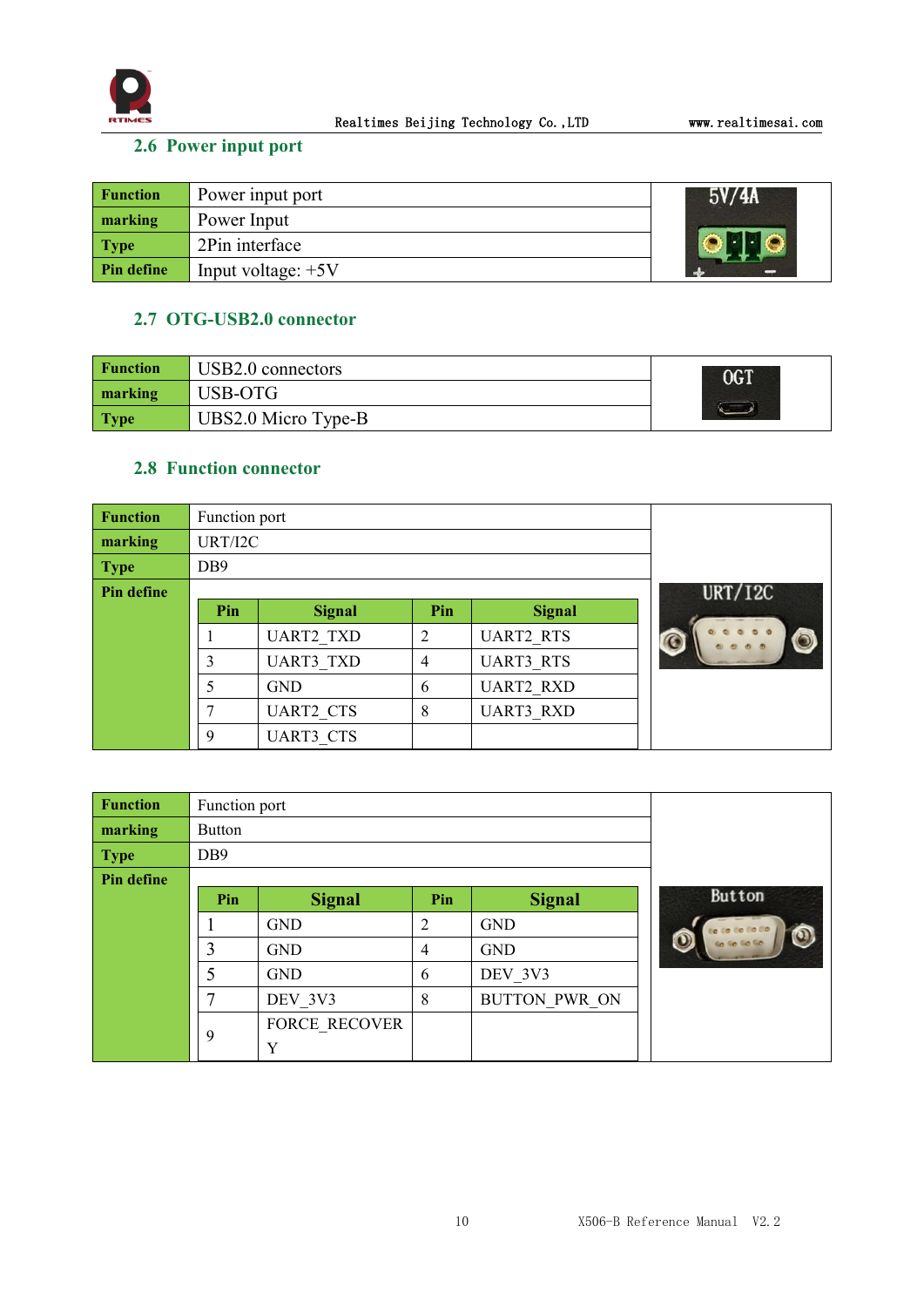

## <span id="page-11-0"></span>**3 Product size diagram**



## <span id="page-11-1"></span>**4 Hardware update history**

## **X506-B hardware update history**

| edition     | Updata description |
|-------------|--------------------|
| $\mid$ V1.0 | Initial release    |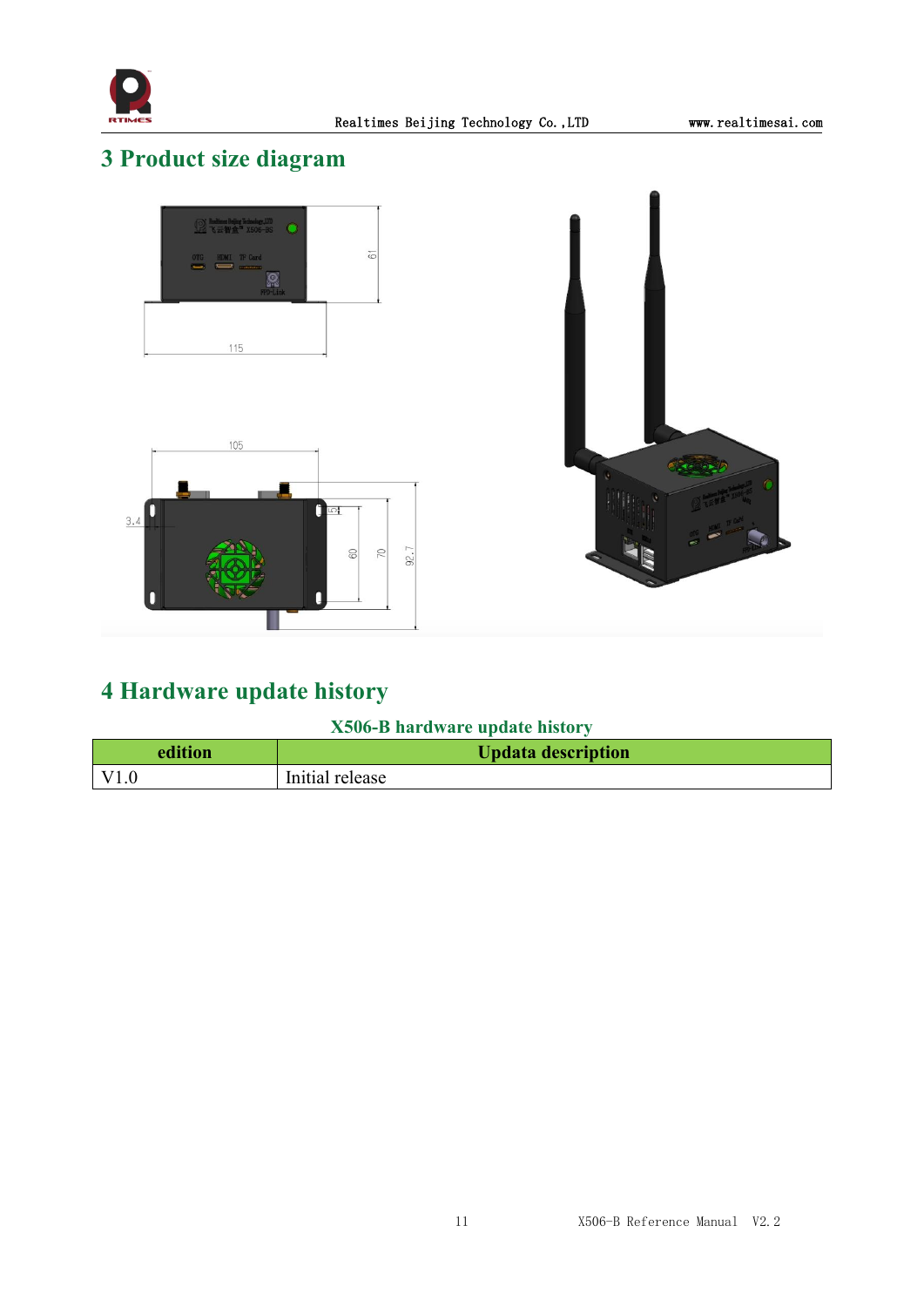

# <span id="page-12-0"></span>**Software version supporting instructions**

X506-B is a complete product with Jetson Nano module as the core. Provide developers with one-stop terminal equipment to assist developers in application development.

X506-B Feiyun Smart Box supporting software includes:

- L4T (Linux for Tegra): L4T provides "OS" for your Feiyun Smart Box, including Linux kernel, boot loader, board support package (BSP) and sample file system. (By default, the pure system has been installed for the device, Jetpack needs to be installed by itself)
- Jetpack: Jetpack sdk is the most comprehensive solution for building AI applications. It includes software libraries and apis, examples, developer tools and documentation for the latest and previous versions of Jetson products.

## <span id="page-12-1"></span>**1 use**

#### <span id="page-12-2"></span>1.1 **Smart box power on and start**

- a) Ensure that the voltage of all external systems is turned off
- b) Install necessary external cables. (Such as: the display cable connected to the HDMI display, the power input cable to power the system, the USB cable connecting the keyboard and mouse ...)
- c) Connect the power cord to a power source.
- d) Connect to the power supply of X506-B, the system will start working after power on.

#### <span id="page-12-3"></span>**1.2 Recovery Mode**

Jetson NANO core modules can work in normalmode and Recovery mode. In Recovery mode, you can perform file system update, kernel update, boot loader update, BCT update and other operations.

To enter Recovery mode:

a) Turn off the system power supply.

b) Use a USB cable to connect the Micro USB(OTG) port of the X506-B and the USB port of the Jetson development host.

c) Short-circuit the 1 and 9 pins of the Button connector to power the system. Keep the power supply for more than 3 seconds, and then disconnect the 1 and 9 pins of the Button connector.

d) The system enters Recovery mode, and you can perform subsequent operations at this time.

## <span id="page-12-4"></span>**2 L4T**(**Linux for Tegra Abbreviation"L4T"**)

L4T provides "OS" foryour Feiyun Smart Box, including Linux kernel, boot loader, board support package (BSP) and sample file system.

X506-B Smart Box is working on a system burned with the official original version of NVIDIA Linux For Tegra (L4T). HDMI, Gigabit Ethernet, USB2.0, serial port, GPIO, SD card, I2C bus can all be supported. But Mini-PCIe, M.2, USB3.0, fan interface, etc. cannot work normally.

For all support of X506-B smart box interface, the supporting driver patch (BSP: Board Support Package) needs to be loaded. Use the flash method to program the system. SDK Manager to install all other JetPack components except L4T to make your Feiyun Smart Box up and running quickly.

For system [programming](http://yun.realtimes.cn/) documentation, please refer to "Nano system programming instruction manual"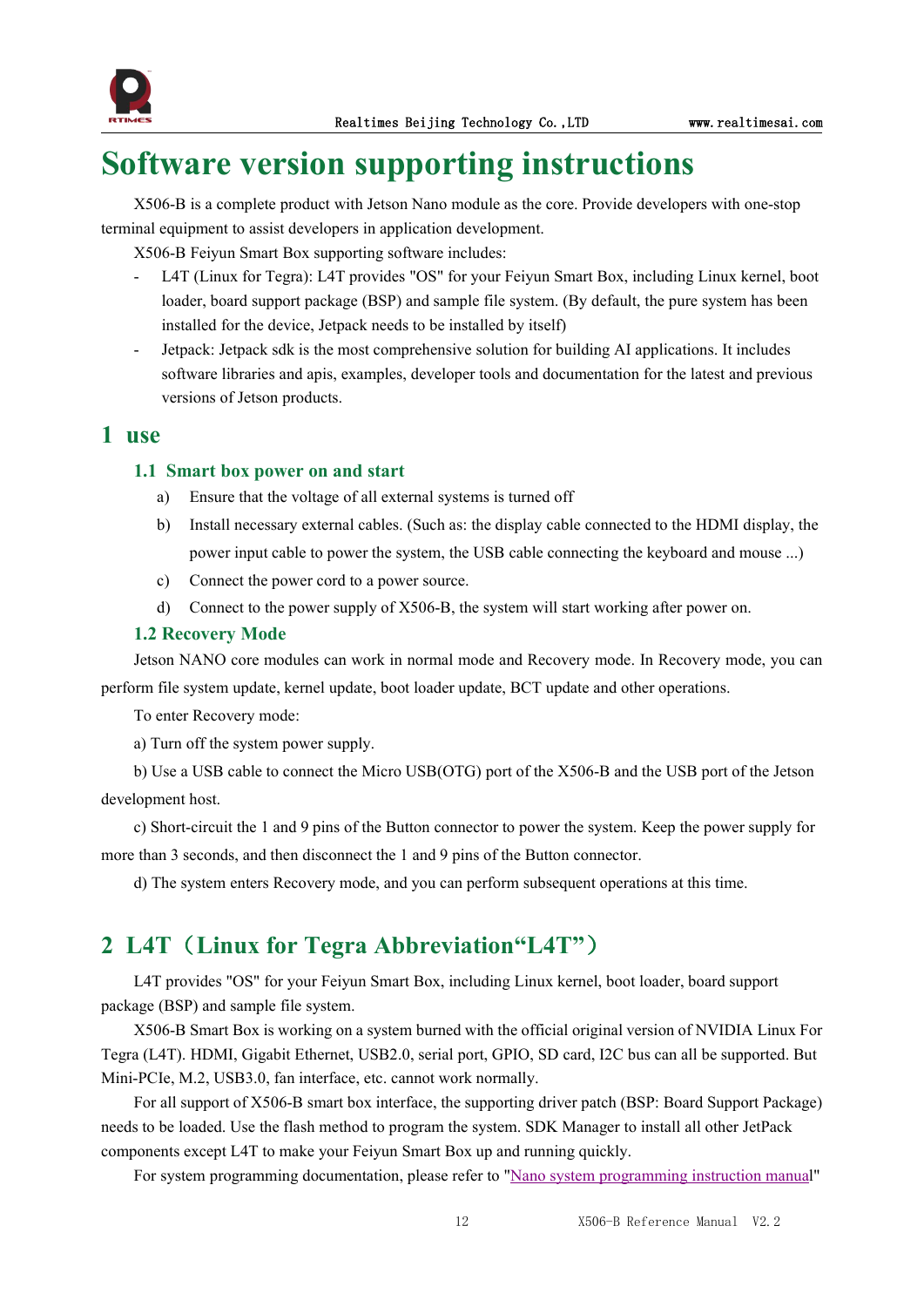

L4T and BSP can be downloaded from Ruitai [Cloud](yun.realtimes.cn) Space, and L4T can also be downloaded directly from the L4T main page on the Jetson developer site.

Please contact sales for the user and password of Ruitai Cloud Space.

## <span id="page-13-0"></span>**3 Jetpack**

Nvidia jetpack sdk is the most comprehensive solution for building AI applications. It includes software libraries and apis, examples, developer tools and documentation for the latest and previous versions of Jetson products.

## <span id="page-13-1"></span>**3.1 Jetpack Component summary**

This section briefly introduces each component of JetPack. For more detailed information about these components, please refer to JetPack's online documentation.

## **OS Image**

JetPack includes a reference file system derived from Ubuntu. (Development kit system, no need to install)

## **Libraries and APIs**

JetPack library and API include:

•TensorRT and cuDNN for high-performance deep learning applications

•CUDA for multi-domain GPU accelerated applications

•NVIDIA Container Runtime for containerized GPU accelerated applications

•Multimedia API package for camera application and sensor driver development

•VisionWorks, OpenCV and VPI for visual computing applications

•Sample application

## <span id="page-13-2"></span>**3.2 How to install Jetpack**

## **Overview of process steps**

Installing JetPack to your Jetson device requires you to perform the following steps:

- 1. Download and install the NVIDIA SDK Manager on the Linux host.
- 2. Connect your jetson device to the Linux host (Micro USB or network (same network segment).
- 3. Test your device can connect via ssh.
- 4. Use SDK Manager to select and install the required components.

## **Download and install the NVIDIA SDK Manager on the Linux host.**

You must have a Linux host with internet access to run SDK Manager and refresh the developer kit.The supported host operating systems are:

Ubuntu Linux x64 Version 18.04 or 16.04

#### **Download and install NVIDIA SDK Manager.**

**sdkmanager** Installation package: **sdkmanager-[version].[build#].deb** The current version is: sdkmanager 1.2.0 **sdkmanager** install

**\$ sudo apt install ./sdkmanager-[version].[build#].deb**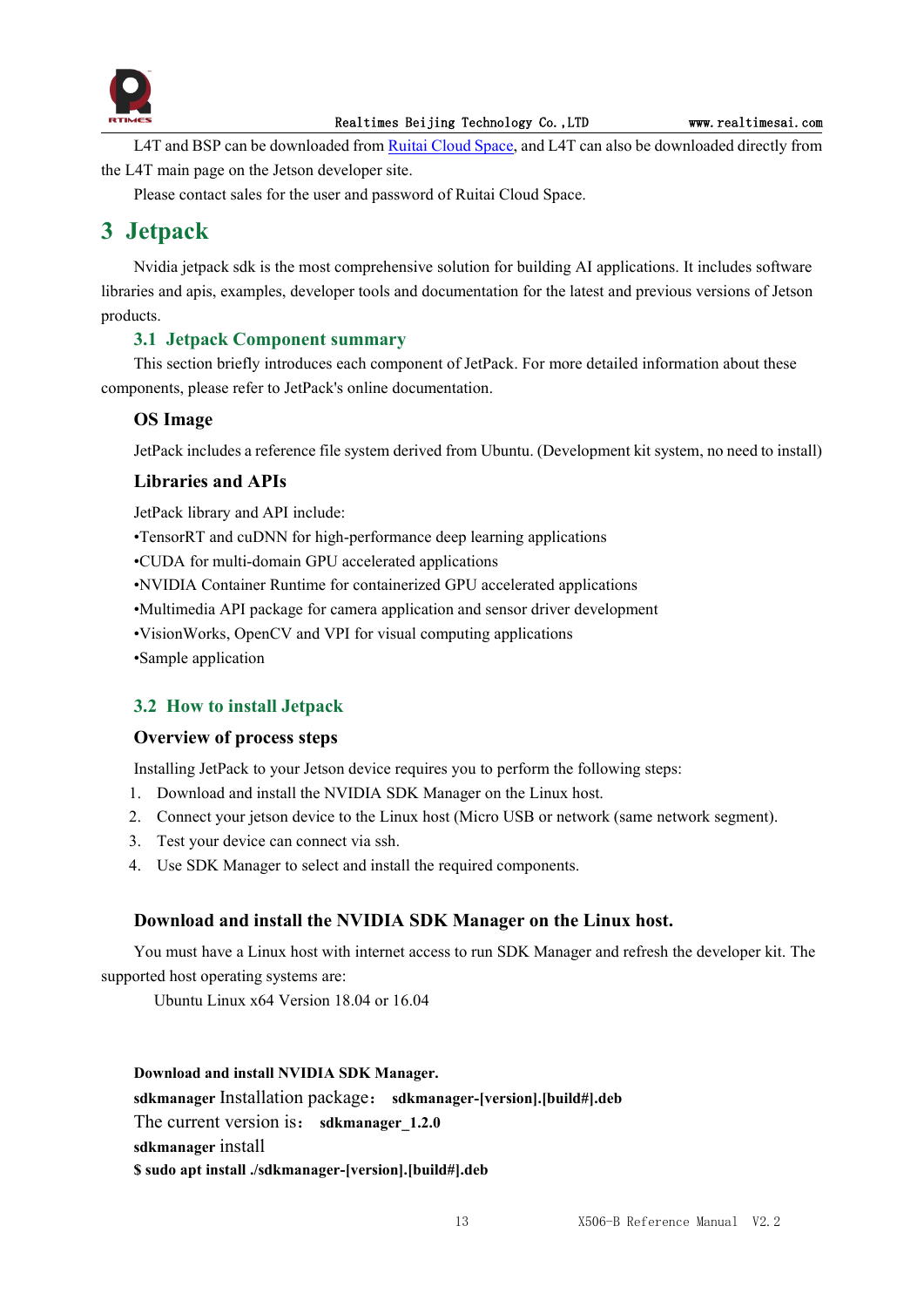



#### **Connect your jetson device to the Linux host**

Prepare your Jetson device for the following settings. (If the equipment system is not initialized, the system user needs to initialize after power-on)

- Connect the monitor, keyboard and mouse to the Jetson Feiyun smart box device (please refer to the interface description above).

- Use Micro USB cable to connect Linux host and Jetson Feiyun Smart Box (or network (same network segment))
- During the setup process, SDK Manager will provide Internet connection for your jetson Feiyun Smart Box via USB or network connection.
- Connect the supplied power adapter to the DC jack of the Feiyun Smart Box, and plug the AC interface into an AC power outlet.

## **Test that your device can connect via ssh.**

If connected via Micro USB, enter lsusb under the Linux host terminal to see the nvidia crop The device can be accessed through ping or ssh commands \$ ping 192.168.55.1 or  $\$  ssh <ietson user> $\omega$ 192.168.55.1

If connected via a network, check whether the device ip address is in the same network segment as the Linux host on the Feiyun Smart Box, and the Feiyun Smart Box device can be accessed through the ping or ssh command.

```
$ ping <jetson ip>
or
\ ssh < jetson user\geq@< jetson device ip>
```
## **Use SDK Manager to select and install the required components**

NVIDIA SDK Manager supports installing software to Jetson core (Flying Cloud Smart Box). For complete instructions, please refer to Chapter 5 of "Nano System [Programming](http://yun.realtimes.cn/) Manual".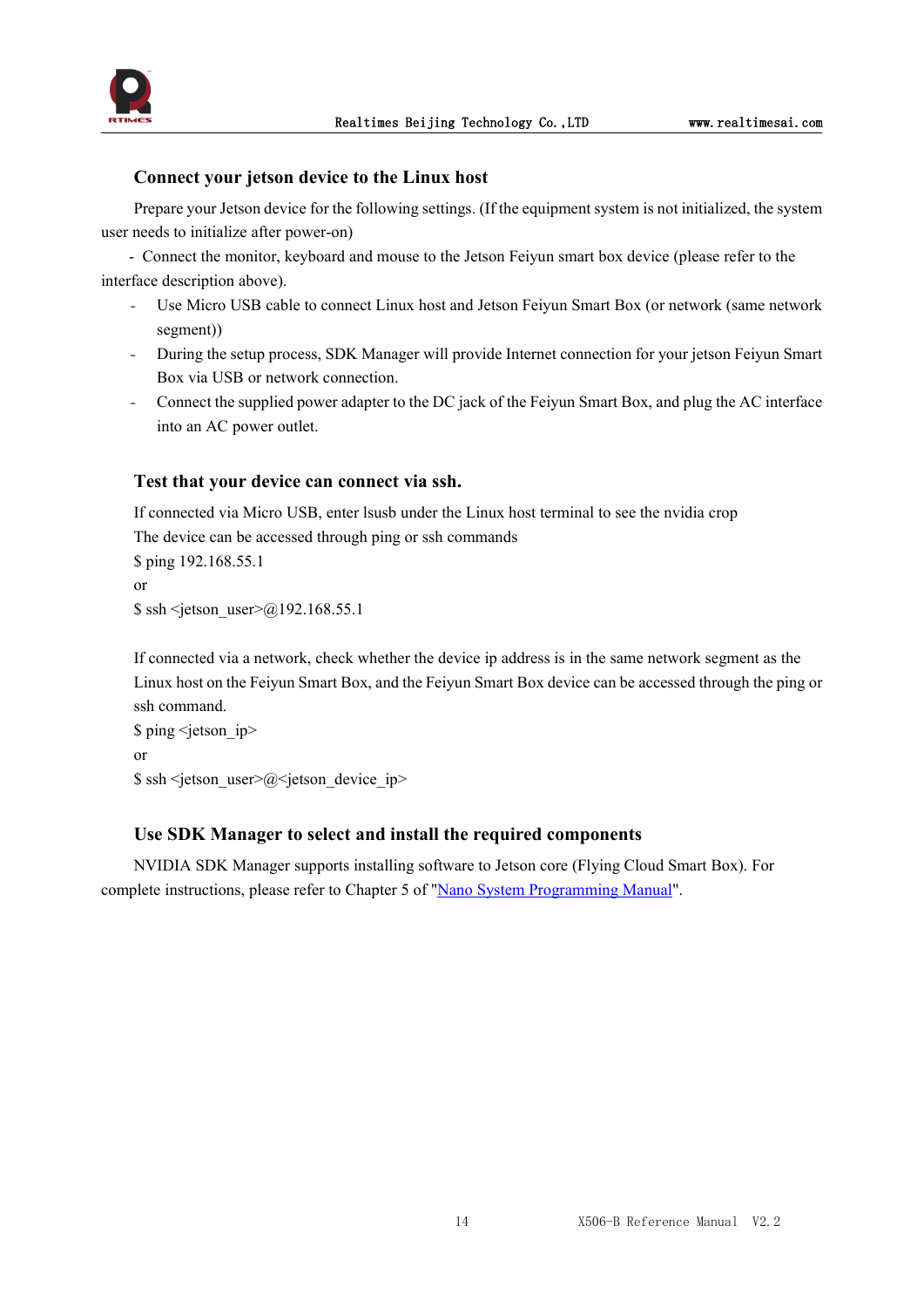

#### <span id="page-15-0"></span>**3.3 Sample application**

JetPack includes several examples that demonstrate the use of JetPack components. They are stored in the reference file system and can be compiled in the developer toolkit.

| Component          | Location                                         |
|--------------------|--------------------------------------------------|
| <b>TensorRT</b>    | /usr/src/tensorrt/samples/                       |
| cuDNN              | /usr/src/cudnn samples /                         |
| <b>CUDA</b>        | /usr/local/cuda-/samples/                        |
| Multimedia API     | /usr/src/tegra multimedia api/                   |
| <b>VisionWorks</b> | /usr/share/visionworks/sources/samples/          |
|                    | /usr/share/visionworks-tracking/sources/samples/ |
|                    | /usr/share/visionworks-sfm/sources/samples/      |
| <b>OpenCV</b>      | /usr/share/OpenCV/samples/                       |
| <b>VPI</b>         | /opt/nvidia/vpi/vpi-/samples                     |

## <span id="page-15-1"></span>**3.4 Developer tools**

JetPack includes the following development tools. Some are used directly on the Jetson system, and some run on a Linux host connected to the Jetson system.

#### **•Application development and debugging tools**

•NSight [Eclipse](https://developer.nvidia.com/nsight-eclipse-edition) version for GPU accelerated application development: runs on a Linux host. Support all Jetson products.

•[CUDA-GDB](https://developer.nvidia.com/cuda-gdb) for application debugging: Run on Jetson system or Linux host. Support all Jetson products. •[CUDA-MEMCHECKd](https://developer.nvidia.com/CUDA-MEMCHECK)ebug application memory error: run on Jetson system. Support all Jetson products.

#### **•Application analysis and optimization tools**

•NSight [Systems](https://developer.nvidia.com/nsight-systems) for application multi-core CPU evaluation: run on a Linux host. Helps you improve application performance by identifying the slower parts of the code. Support all Jetson products.

•[NVIDIA®Nsight™](https://developer.nvidia.com/nsight-compute) compute Kernel Analyzer: An interactive analysis tool for CUDA applications. It provides detailed performance indicators and API debugging through user interface and command line tools.

•NSight [Graphics](https://developer.nvidia.com/nsight-graphics) for graphics application debugging and evaluation: a consolegrade tool for debugging and optimizing OpenGL and OpenGL ES programs. Run on the Linux host. Support all Jetson products.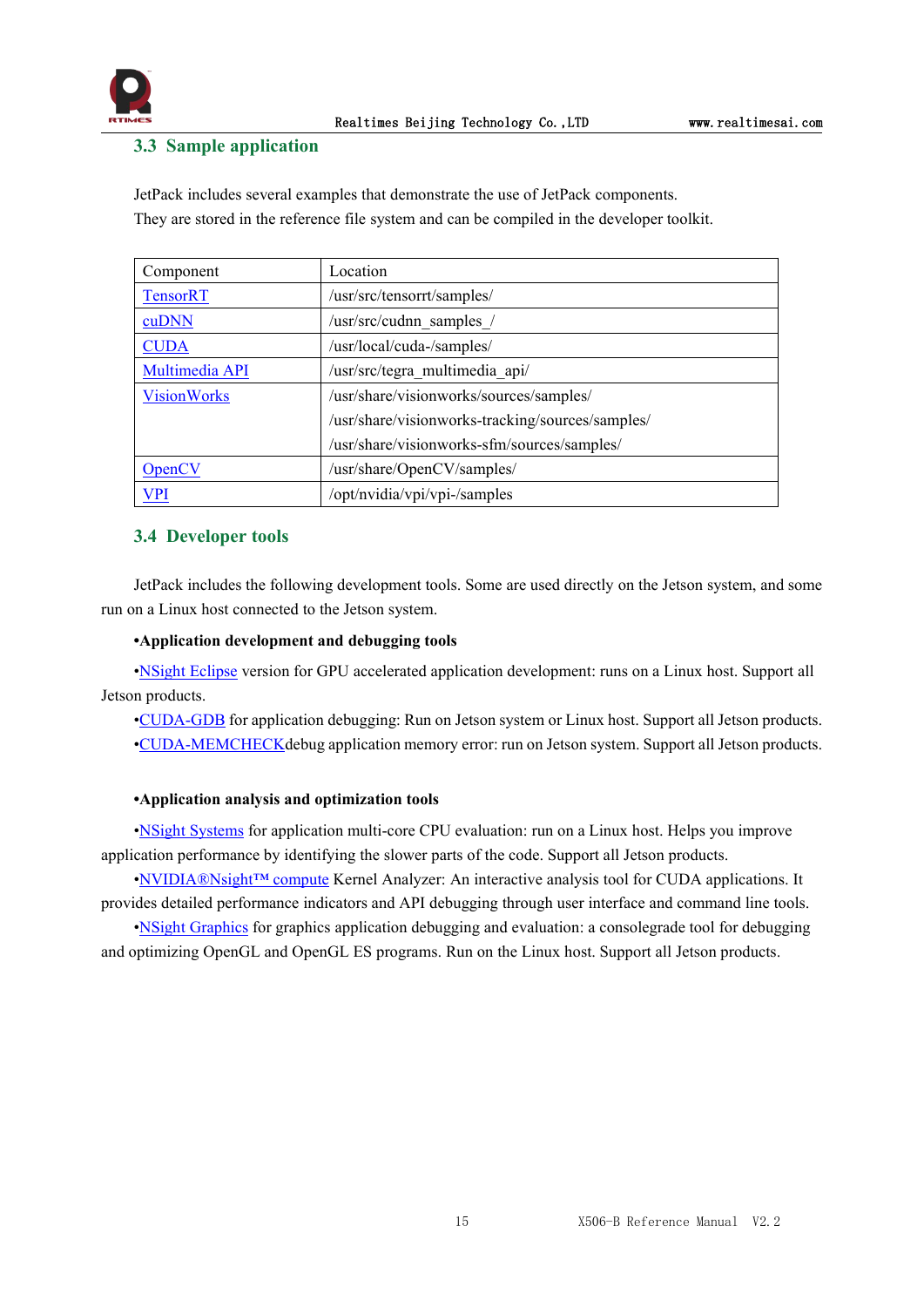

## <span id="page-16-0"></span>**3.5 Documentation**

Documents related to developers using JetPack include:

- JetPack [Documentation](https://docs.nvidia.com/jetson/jetpack/index.html)
- VisionWorks [Documentation](https://developer.nvidia.com/embedded/visionworks)
- Nsight Eclipse Edition [Documentation](https://docs.nvidia.com/cuda/nsight-eclipse-edition-getting-started-guide/index.html)
- CUDA-GDB [Documentation](http://docs.nvidia.com/cuda/cuda-gdb/index.html)
- [CUDA-MEMCHECK](http://docs.nvidia.com/cuda/cuda-memcheck/index.html) Documentation
- TensorRT [Documentation](https://docs.nvidia.com/deeplearning/sdk/tensorrt-developer-guide/index.html)
- cuDNN [Documentation](https://docs.nvidia.com/deeplearning/sdk/cudnn-developer-guide/index.html)
- CUDA [Toolkit](https://docs.nvidia.com/cuda/index.html)
- NVIDIA [Container](https://www.google.com/url?q=https://github.com/NVIDIA/nvidia-docker/wiki%23platform-support&sa=D&ust=1562106101392000&usg=AFQjCNG6YZBlyXRWjcpGIYF8fkBkYt9RsA) Runtime
- OpenCV [Documentation](https://developer.nvidia.com/opencv)
- Jetson Linux [Multimedia](https://docs.nvidia.com/jetson/l4t-multimedia/index.html) API Reference
- Nsight [Systems](https://docs.nvidia.com/nsight-systems/index.html)
- [nvprof](https://docs.nvidia.com/cuda/profiler-users-guide/index.html)
- Visual [Profiler](http://docs.nvidia.com/cuda/profiler-users-guide/index.html)
- Nsight [Graphics](https://docs.nvidia.com/nsight-graphics/index.html)
- Nsight [Compute](https://docs.nvidia.com/nsight-compute/NsightComputeCli/index.html) CLI
- VPI–Vision [Programming](https://docs.nvidia.com/vpi/index.html) Interface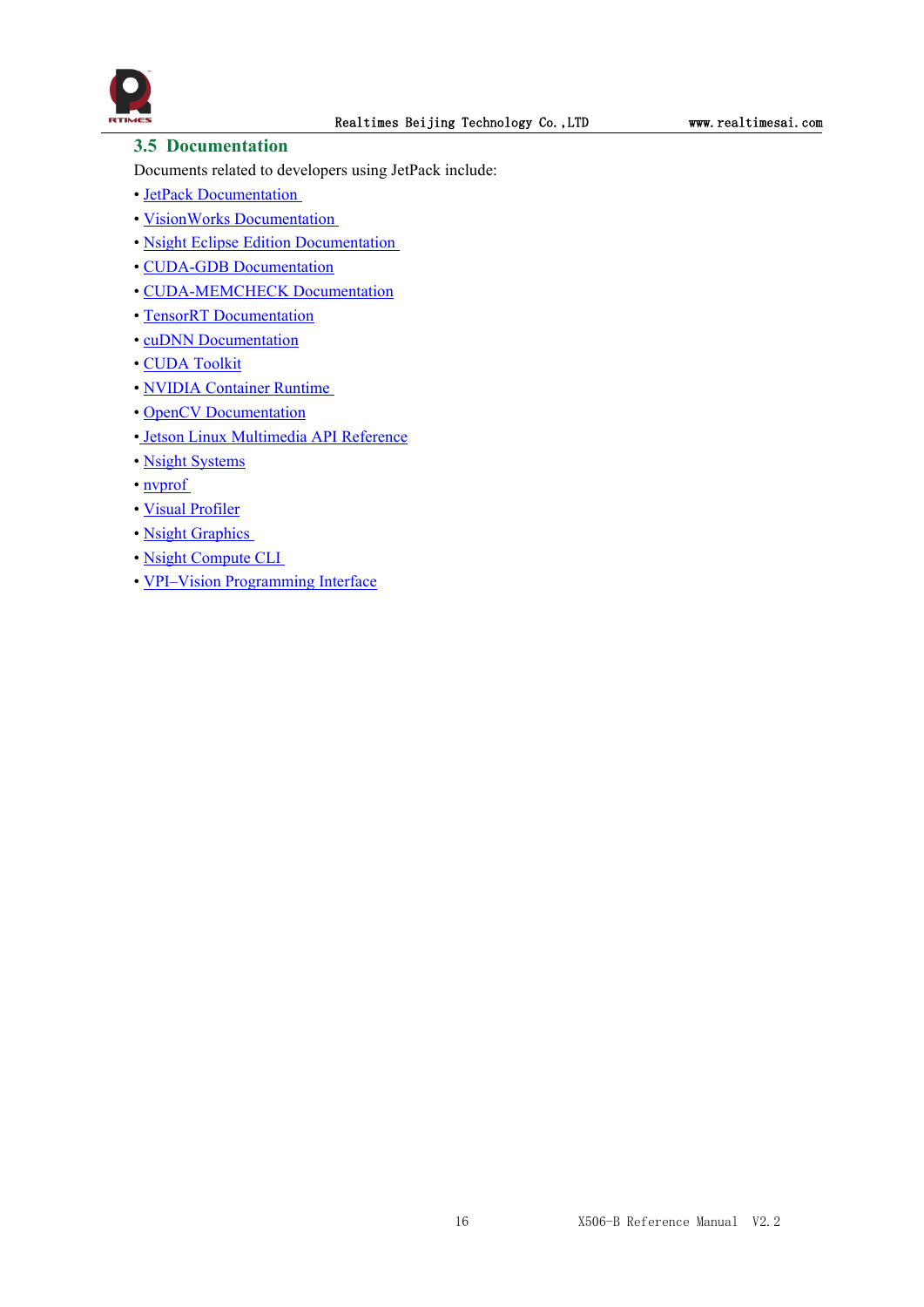

## <span id="page-17-0"></span>**Terms** of Warranty

## **Important note**

Each embedded product provided by Realtimes Technology is free from any defects in material and process,fully in line with the specifications officially issued by the original factory.

Realtimes Technology warranty covers the original products,If the parts configured by the dealer are out of order, please consultwith the dealer to solve the problem. All the baseplate and core modules provided by Ruitai New Era (Beijing) Technology Co., Ltd. are guaranteed for 3 years, while the other peripherals are guaranteed for 1 year (life-long maintenance service is provided if the warranty period is beyond the warranty period).The warranty period starts from the date of delivery, for the products repaired within the warranty period, the repair parts shall be extended for 12 months. Unless notified by Realtimes Technology, the date of your original invoice shall be the date of shipment.

#### **How do I get warranty services**

If the product does not work properly, Please contact Realtimes Technology or dealer for warranty service, please show invoice when product warranty(this is the proof for you getting warranty service).

#### **Warranty solution**

When you ask for warranty service, please follow Realtimes Technology warranty process,You will need to receive your first diagnosis from a technicial engineer by phone or by email,at that time,we need you to cooperate with us to fill in all the questions on the RMA form provided by us. Once we accurately determine the cause of the fault and the location of the damage ,we will provide the charge list for the out of warranty products,which needs your confirmation.Realtimes Technology keep the right to repair or replace the products. If the product is replaced or repaired, the replaced faulty product or the repaired and replaced faulty parts will be returned to Realtimes Technology.

For products under warranty, the customer shall bear the freight when the product is returned to the manufacturer,Realtimes Technology will bear the ship cost of the products after maintenance.

#### **The following conditions are not covered by the warranty terms**

- a) Improper installation, improper use, misuse and abuse of products(Overloading, for example).
- b) Improper maintenance and storage (Such as fire, explosion, etc) or natural disasters (such as lightning stroke,earthquake,typhoon,etc)
- c) Personal unauthorized changing the product(such as changing circuit characteristics, mechanical characteristics, software characteristics,Conformal coating).
- d) Other failures which are clearly due to misuse(such as overvoltage,polarity reversal, the pin bent or broken,the wrong connection,drop damage,transportation damage,damage due to over operating temperature and so on).
- e) The logo and part number on the product have been deleted or removed.
- f) The product is out of warranty.